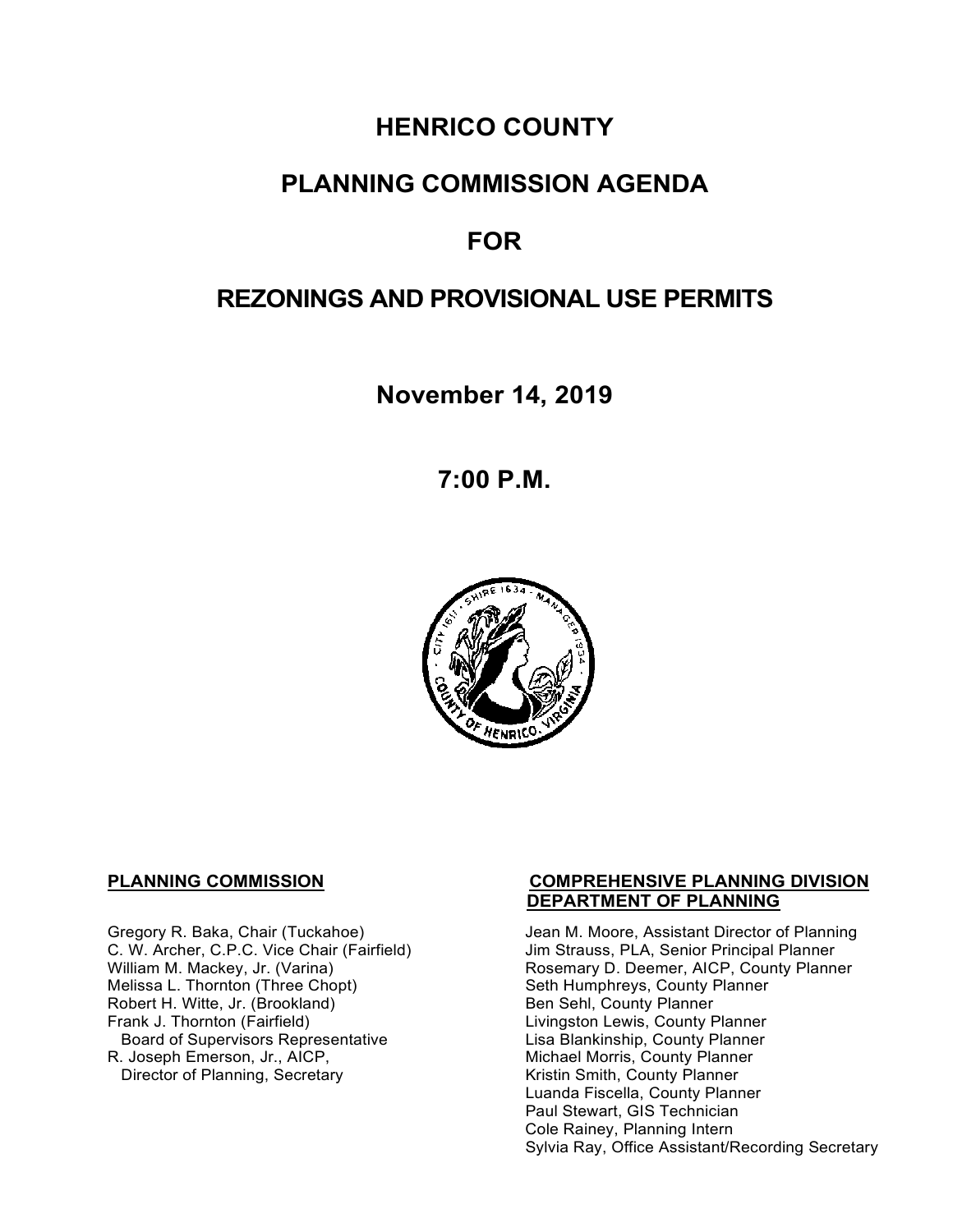### **PLANNING COMMISSION REZONING MEETING FINAL AGENDA NOVEMBER 14, 2019**

**BEGINNING AT 7:00 P.M.**

**WELCOME:**

**PLEDGE OF ALLEGIANCE:**

**RECOGNITION OF NEWS MEDIA:**

**CALL TO ORDER:**

#### **REQUESTS FOR WITHDRAWALS AND DEFERRALS: (0); (1)**

**REQUESTS FOR EXPEDITED ITEMS: (2)**

**CASES TO BE HEARD: (3)**

| <b>PLAN OF DEVELOPMENT</b> | (Deferred from the October 23, 2019 Meeting)                |
|----------------------------|-------------------------------------------------------------|
|                            | <b>FOR DECISION ONLY</b>                                    |
| POD2019-00390              | Townes Site Engineering for Brook Villas, LLC and           |
| Brook Villas - 8000 Brook  | Mark-Dana Corporation: Request for approval of a plan of    |
| Road                       | development, as required by Chapter 24, Section 24-106 of   |
|                            | the Henrico County Code, to construct one three-story, 36-  |
|                            | unit, 41,037-square foot apartment building and two three-  |
|                            | story 24-unit, 30,075-square foot apartment buildings for a |
|                            | total of 84 units; with a 2,972-square foot, one-story      |
|                            | clubhouse and maintenance building. The 6.06-acre site is   |
|                            | located at the southwestern corner of the intersection of   |
|                            | Brook Road (U.S. Route 1) and Villa Park Drive, on parcel   |
|                            | 783-753-8074. The zoning is R-5, General Residential        |
|                            | District and B-3C, Business District (Conditional). County  |
|                            | water and sewer. (Fairfield) Approved                       |

This plan of development for Brook Villas consists of three three-story apartment buildings, with a total of 84 units. The 6.06 acres that comprise the proposed development include 5.97 acres zoned R-5 and 0.09 acres zoned B-3C. The residential use is permitted by right and is not subject to any proffered conditions.

The primary building materials are red brick with light tan fiber cement siding; dark toned asphalt shingle roof; fiberglass window shutters; black railings; and white doors, gutters, columns, and windows. The buildings are each 43 feet, 10 inches tall. The zoning

### **November 15, 2019**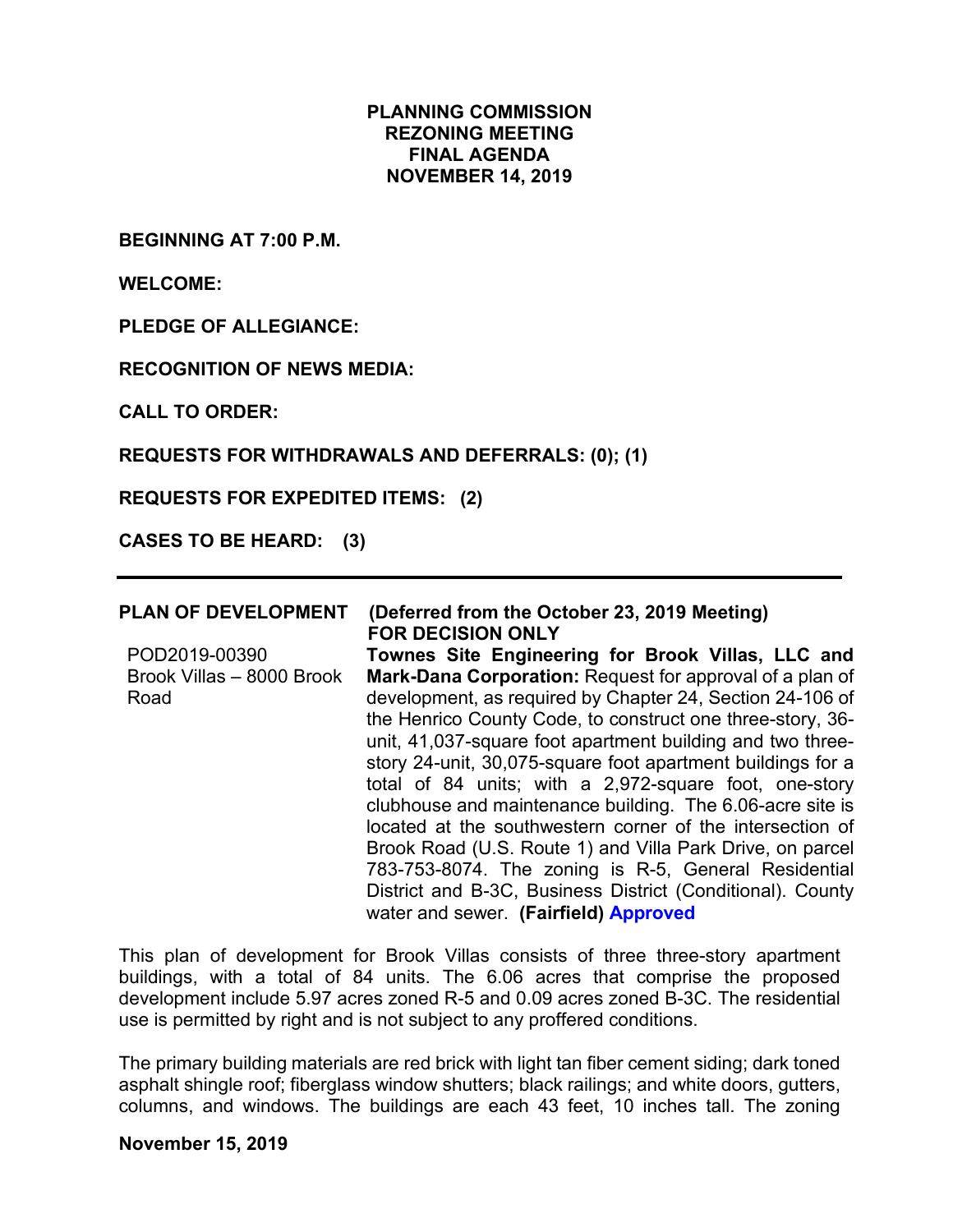ordinance permits three or more family dwelling units at a maximum height of 45 feet. In addition to the three apartment buildings, the applicant is also requesting approval of a 2,546-square foot club house with a patio/gazebo and a 1,200-square foot maintenance building for the complex.

The submitted plan provides for sidewalk on the southern line of Villa Park Drive as well as the Brook Road (U.S. Route 1) frontage. It provides both dedicated left and right turn lanes into the project from Villa Park Drive.

Adjacent property owners attended the public hearing held on October 23, 2019 to express their concerns about the proposed development. The concerns included the proximity of the apartment buildings to the property line adjacent to their homes, and the reduction of the required ten-foot transitional buffer next to Stuarts Ridge subdivision. The Planning Commission deferred the case to the November 14, 2019 meeting to give the developer a chance to meet with the neighbors. The developer held a neighborhood meeting on October 29<sup>th</sup> where a new layout was presented to the neighborhood, which is included in this agenda. It relocates the 36-unit building which was parallel to the building setback line along the subdivision and places the building on the opposite side of the site along the Villa Park Drive frontage at the minimum setback line. A 25-foot landscape strip and parking are now provided adjacent to the subdivision. The plan revision was well received by the meeting attendants.

The applicant has submitted a revised plan providing additional engineering details for grading, drainage and utilities associated with the new layout. The County staff has completed its review of the revised plan and can recommend approval as submitted. The staff recommends approval of the revised plan, subject to the annotations on the plans, the standard conditions for developments of this type, and the following additional conditions:

- 9. **AMENDED** A detailed landscaping plan shall be submitted to the Department of Planning for review and Planning Commission approval prior to the issuance of any occupancy permits.
- 11. **AMENDED** Prior to the approval of an electrical permit application and installation of the site lighting equipment, a plan including depictions of light spread and intensity diagrams, and fixture specifications and mounting height details shall be submitted for Department of Planning review and Planning Commission approval.
- 29. The unit house numbers shall be visible from the parking areas and drives.
- 30. The names of streets, drives, courts and parking areas shall be approved by the Richmond Regional Planning District Commission and such names shall be included on the construction plans prior to their approval. The standard street name signs shall be installed prior to any occupancy permit approval.
- 31. The right-of-way for widening of Villa Park Drive and Brook Road (U.S. Route 1) as shown on approved plans shall be dedicated to the County prior to any occupancy permits being issued. The right-of-way dedication plat and any other required information shall be submitted to the County Real Property Agent at least sixty (60) days prior to requesting occupancy permits.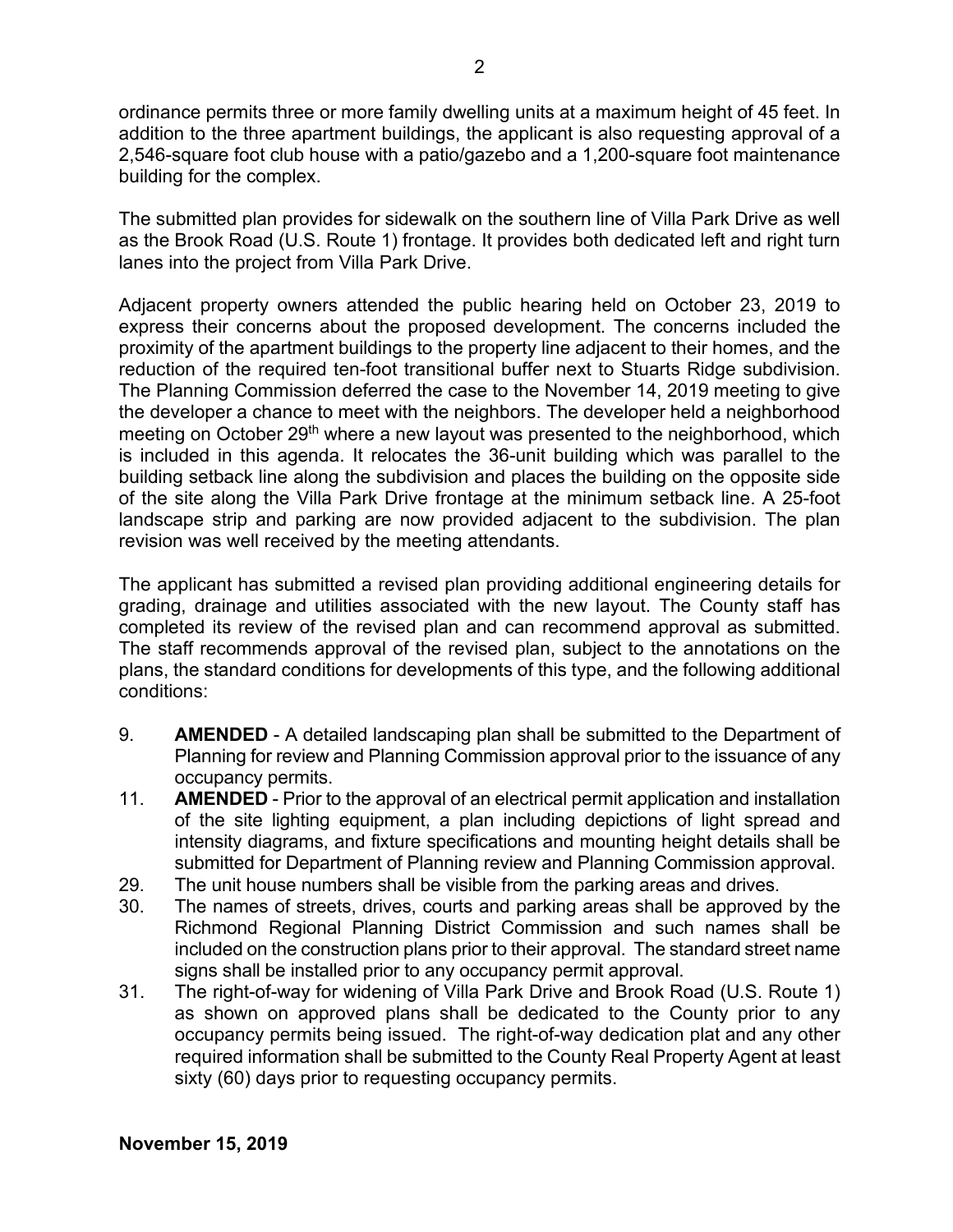- 32. The drainage facilities on Brook Road (U.S. Route 1) shall be approved by the Virginia Department of Transportation and the County.
- 33. A notice of completion form, certifying that the requirements of the Virginia Department of Transportation permit have been completed, shall be submitted to the Department of Planning prior to any occupancy permits being issued.
- 34. A concrete sidewalk meeting County standards shall be provided along the southern side of Villa Park Drive.
- 35. A concrete sidewalk meeting VDOT standards shall be provided along the western side of Brook Road (U.S. Route 1).
- 36. Prior to approval of construction plans, the developer must furnish a letter from Dominion Virginia Power stating that this proposed development does not conflict with their facilities.
- 37. Approval of the construction plans by the Department of Public Works does not establish the curb and gutter elevations along the Virginia Department of Transportation maintained right-of-way. The elevations will be set by the contractor and approved by the Virginia Department of Transportation.
- 38. The location of all existing and proposed utility and mechanical equipment (including HVAC units, electric meters, junctions and accessory boxes, transformers, and generators) shall be identified on the landscape plan. All building mounted equipment shall be painted to match the building, and all equipment shall be screened by such measures as determined appropriate by the Director of Planning or the Planning Commission at the time of plan approval.
- 39. Except for junction boxes, meters, and existing overhead utility lines, and for technical or environmental reasons, all utility lines shall be underground.

# **(Staff Report by Christina Goggin) (Applicant's Representative: Jason Wilkins) (Applicable Rezoning Cases and PUPS: C-87C-86)**

## **VARINA:**

None.

# **FAIRFIELD:**

# *(Deferred from the October 10, 2019 Meeting)*

**REZ2019-00025 Andrew M. Condlin for Stanley Martin Companies, LLC:** Request to conditionally rezone from A-1 Agricultural District and B-3 Business District to R-6C General Residence District (Conditional) Parcels 784-759-7593, 784-760-9147, 784-760-9470, 785-759-0085, 785-759-8052, 785-760-0184, 785-760-2106, 785-760- 2751, 785-760-6689, 785-760-8637, 785-761-1615 and part of Parcel 784-760-1564 containing 64.79 acres located on the west line of Telegraph Road, approximately 150' south of Georgia Avenue and the east line of Telegraph Road at its intersection with Georgia Avenue. The applicant proposes a condominium and townhouse development. The use will be controlled by zoning ordinance regulations and proffered conditions. The 2026 Comprehensive Plan recommends Office/Service, Government, and Planned Industry. Part of the site is in the Enterprise Zone. **Staff – Lisa Blankinship Recommended for Approval**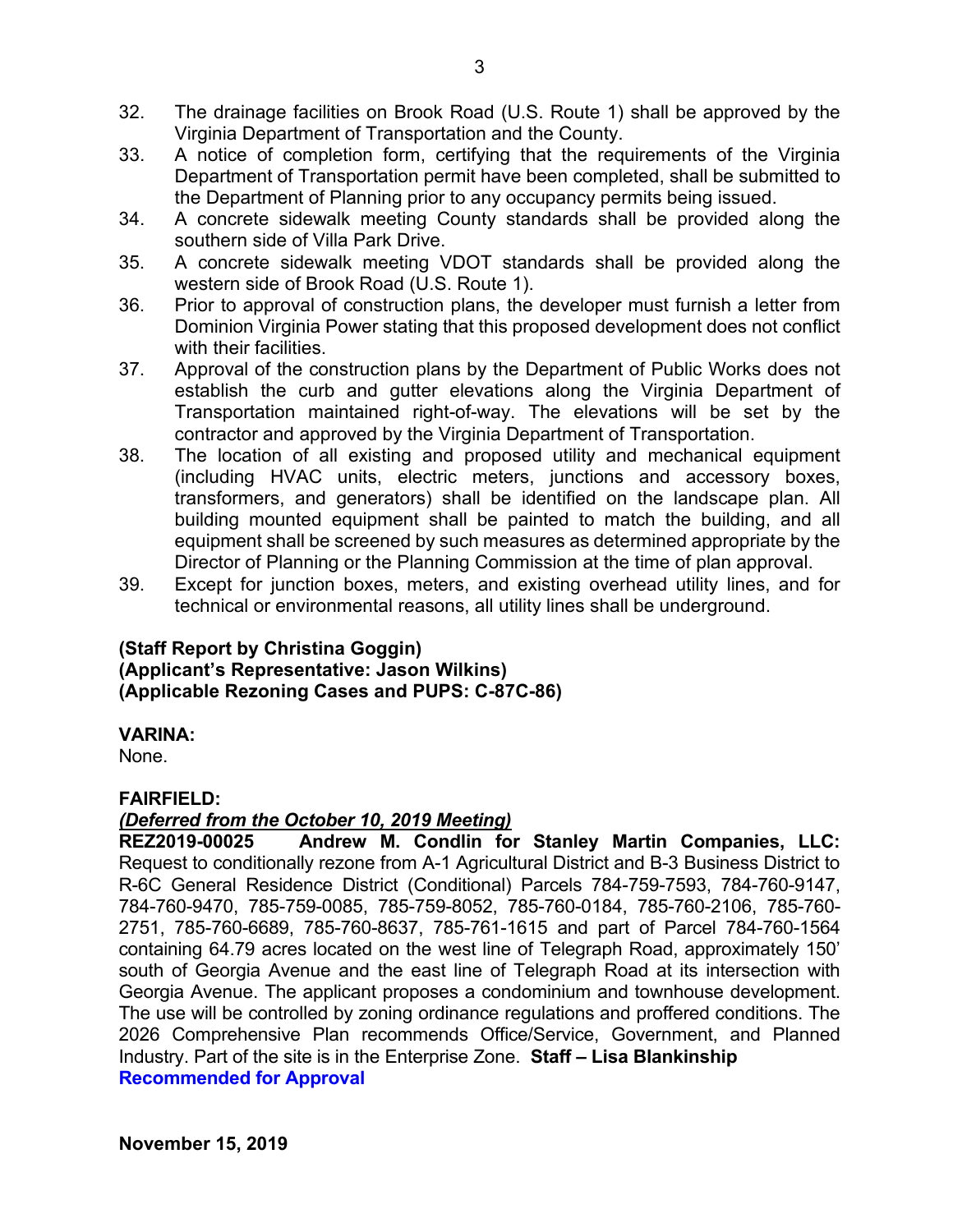## **THREE CHOPT:**

None.

## **TUCKAHOE:**

**PUP2019-00014 B. Hunt Gunter:** Request for a Provisional Use Permit under Sections 24-58.2(a), 24-120 and 24-122.1 of Chapter 24 of the County Code to allow an extended hour of operation of a fitness facility on part of Parcel 762-753-9614 located on the southwest line of W. Broad Street (U.S. Route 250) approximately 540' east of its intersection with Old Parham Road. The existing zoning is B-3C Business District (Conditional). The 2026 Comprehensive Plan recommends Commercial Arterial. **Staff – Kristin Smith (Expedited Agenda Requested)**

**Recommended for Approval**

### **BROOKLAND:**

**REZ2019-00033 Simon Mueller for Stanley Shield Partnership, LLC:** Request to conditionally rezone from O-3 Office District to B-2C Business District (Conditional) Parcel 768-743-5186 containing 1.662 acres located at the northeast intersection of W. Broad Street (U.S. Route 250) and Dickens Road. The applicant proposes restaurant, retail, and office uses. The uses will be controlled by zoning ordinance regulations and proffered conditions. The 2026 Comprehensive Plan recommends Office. **Staff – Michael Morris (Expedited Agenda Requested)** 

**Recommended for Approval**

**REZ2019-00034 P. Craig Patterson for Woda Cooper Companies, Inc.:** Request to conditionally rezone from M-1 Light Industrial District and M-2 General Industrial District to R-6 General Residence District (Conditional) Parcels 775-738-7694 and 775-738-8759 containing 5.293 acres located at the terminus of Orville Road. The applicant proposes a multifamily development. The use will be controlled by zoning ordinance regulations. The 2026 Comprehensive Plan recommends Heavy Industrial and Environmental Protection Area. The site is located in the Westwood Redevelopment Overlay District. **Staff – Ben Sehl (Deferral Requested to the December 5, 2019 Meeting) Deferred to the December 5, 2019 Meeting**

**REZ2019-00035 Andrew M. Condlin for Nachman Family, LLC:** Request to amend proffers accepted with Rezoning case C-68C-84 on part of Parcel 757-757-5325 located on the north line of W. Broad Street (U.S. Route 250) approximately 500' west of its intersection with Tuckernuck Drive. The applicant proposes to amend proffers to allow dog boarding with daycare, grooming, and retail. The existing zoning is B-3C Business District (Conditional). The 2026 Comprehensive Plan recommends Commercial Arterial. **Staff – Lisa Blankinship**

**Recommended for Approval**

# **APPROVAL OF MINUTES: Planning Commission on October 10, 2019 Approved**

Acting on a motion by **Mr. Witte\_** seconded by **Mr. Archer\_** , the Planning **Commission adjourned its meeting at a 8:14 p.m. on November 14, 2019**.

#### **November 15, 2019**